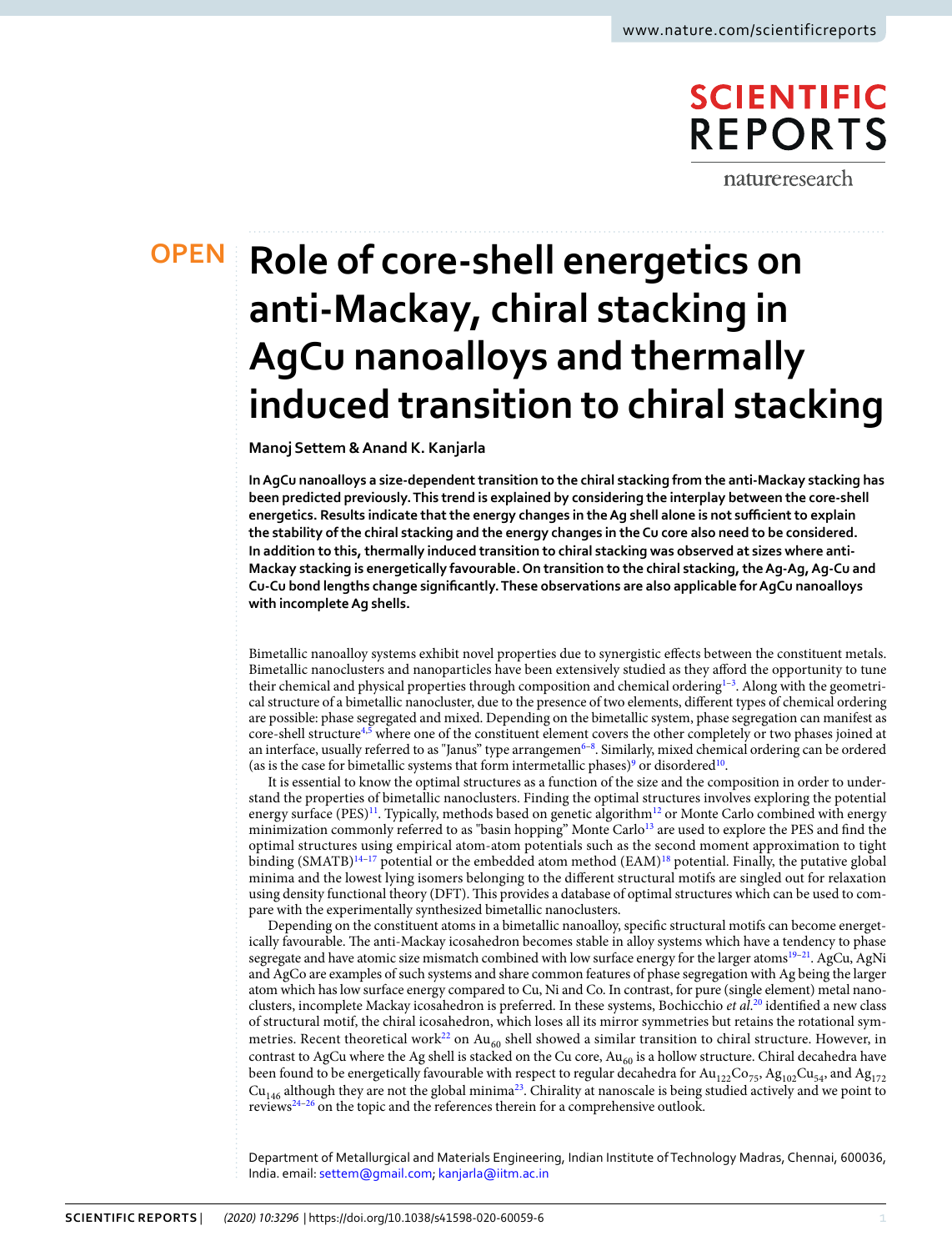

<span id="page-1-0"></span>Figure 1. Anti-Mackay icosahedron and chiral icosahedron for Ag<sub>212</sub>Cu<sub>309</sub> nanoalloy. The atoms are colored according to energy.

In the anti-Mackay icosahedron (Fig. [1\)](#page-1-0), the triangular {111}-like planes on the surface have hcp-like stacking. We will refer to this arrangement of {111}-like planes as the anti-Mackay stacking. The chiral structure is obtained by a concerted rotation of the triangular {111}-like planes. We will refer to this arrangement of the {111}-like planes as the chiral stacking. Bochicchio *et al.<sup>[20](#page-10-12)</sup>* reported a size dependent transition from the anti-Mackay to the chiral structure. Stability of the chiral structures was attributed to the formation of new Ag-Ag bonds (black lines in Fig. [1](#page-1-0)) which become less stretched at larger sizes. Our results show that in addition to this, the interplay between core-shell energetics should be considered to understand the size-dependent stability of the anti-Mackay or the chiral stacking.

In the AgCu system, at lower sizes of 127 and 279, the anti-Mackay structures have lower energy compared to the chiral structures. Beginning from the size 521, the chiral structure becomes energetically favourable<sup>[20](#page-10-12)</sup>. In the current work, we study the role of core-shell energetics in anti-Mackay and chiral icosahedra in AgCu nanoalloys in relation to the the size-dependent transition to the chiral structure using molecular dynamics simulations. We also report a thermally induced transition to the chiral stacking in the structures for which the anti-Mackay stacking is energetically favourable.

# **Results and Discussion**

In the following simulations, the interactions between Ag-Ag, Cu-Cu and Ag-Cu were modelled using an alloy EAM potential developed by Williams *et al.<sup>[27](#page-10-17)</sup>* The simulations were carried out using LAMMPS<sup>[28](#page-10-18)</sup> package and OVITO[29](#page-10-19) was used for structure visualization and analysis. In the following sections, when we we refer to sizes 127, 279, 521, and 873, it is implied that we are referring to the following nanoalloys  $Ag_{72}Cu_{55}$ ,  $Ag_{132}Cu_{147}$ ,  $Ag_{212}$  $Cu<sub>309</sub>$ , and  $Ag<sub>312</sub>Cu<sub>561</sub>$  respectively and we use them interchangeably.

**Core-shell energetics.** In order to understand the stability of the anti-Mackay and the chiral stacking, it proves to be useful to consider the energy of the Ag shell and the Cu core separately. Such a separation into distinct components (shell, core) is possible due to the use of atom-atom potentials. The EAM atom-atom potential used in the current work predicts the same stability order as predicted by Bochicchio et al.<sup>[20](#page-10-12)</sup> using SMATB potential i.e. the anti-Mackay icosahedron is lower in energy at the sizes 127, 279 and the chiral icosahedron is lower in energy at the sizes 521, 873. However, in variance with the SMATB potential, chiral icosahedron at 279 is not a stable local minimum under EAM potential. For the EAM potential that we use, the chiral icosahedron at the sizes 127, 279 and the anti-Mackay icosahedron at the sizes 521, 873 are unstable under local relaxation.

Consider the energy variation of the individual components (core, shell) during the relaxation from a higher energy structure i.e. for the sizes of 127, 279 the initial structure for relaxation is a chiral icosahedron and that for the sizes 521, 823 is an anti-Mackay icosahedron. The relaxation process, which is MD at 0 K, is described in the Methods section. The initial structures transform to low energy structures (the anti-Mackay icosahedron for the sizes 127, 279 and the chiral icosahedron for the sizes 521, 873) upon relaxation. The plots of the relative energy (measured with respect to the minimum value of the respective components) of the core, the shell and the whole structure during the relaxation are shown in the Fig. [2](#page-2-0) for the sizes 127, 279, 521 and 873. We want to compare the energies of the core and the shell in the chiral stacking and the anti-Mackay stacking. For this, representative structures for the chiral stacking at the sizes 127, 279 and representative structures for the anti-Mackay stacking at the sizes 521, 873 need to be defined as they are locally unstable. The plateau region at the beginning of relaxation observed at the sizes 521, 873 (Fig. [2c](#page-2-0),d) corresponds to the anti-Mackay structure. We remark that the plateau region is only approximately flat and does not imply that the anti-Mackay icosahedron is locally stable under relaxation. A configuration near the central region of this plateau was chosen to represent the anti-Mackay structure (indicated by a diamond marker) at the sizes 521, 873. The final configuration at the end of the relaxation for the sizes 127, 279 represents the anti-Mackay structure at these sizes.

Unlike for the sizes 521, 873 there is no such plateau for the sizes 127, 279 at the beginning of the relaxation and hence it is not trivial to choose a configuration that would represent the chiral structure. In this case we choose multiple representative chiral configurations instead. The maximum bond length of the new Ag-Ag bonds for the size 873 is 3.03 Å and that for the size 521 is 3.16 Å. The new Ag-Ag bonds become more stretched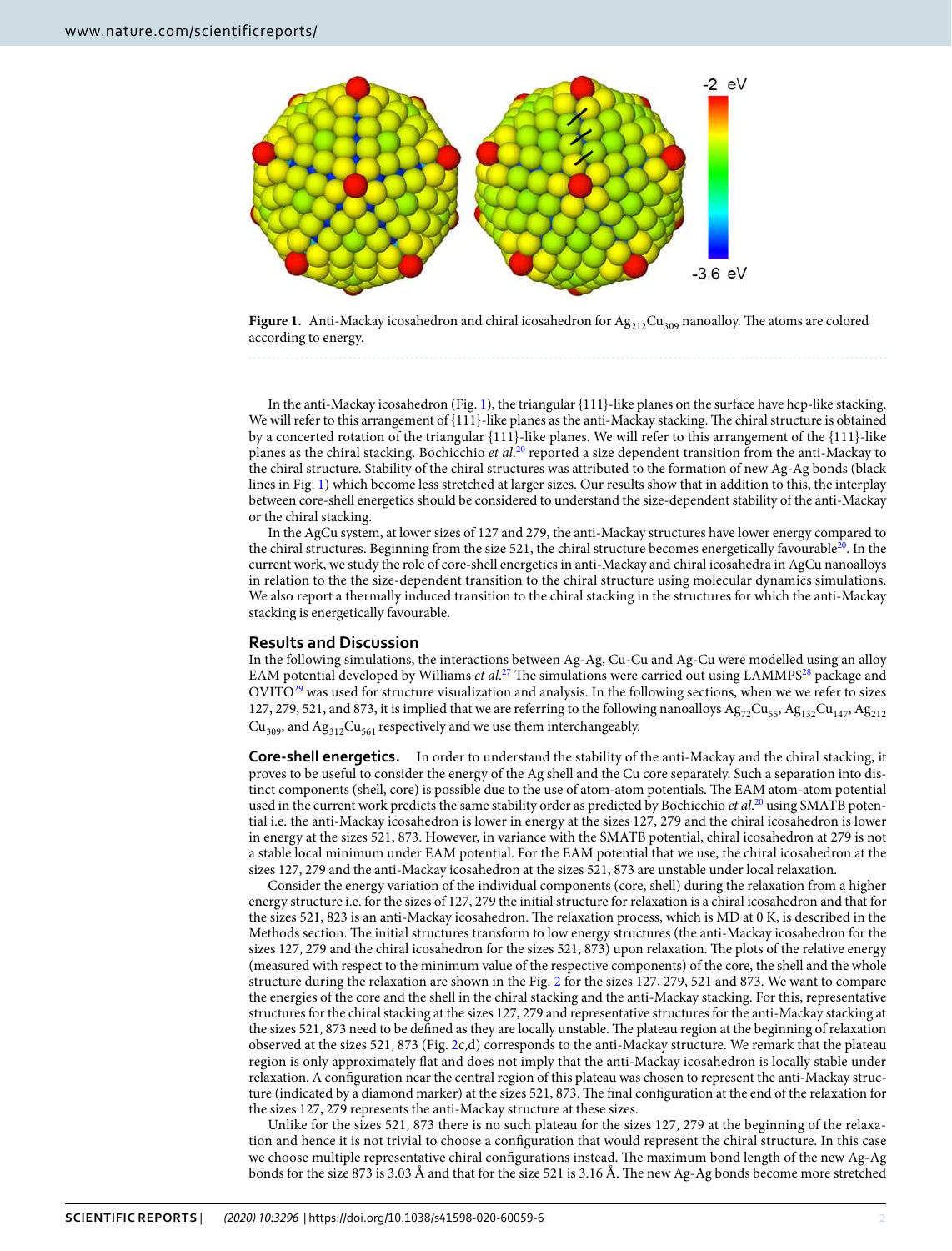

<span id="page-2-0"></span>**Figure 2.** Relative energy of Ag shell (blue), Cu core (red) and whole particle (black) during relaxation for (**a**) Ag72Cu55 (**b**) Ag132Cu147 (**c**) Ag212Cu309 and (**d**) Ag312Cu561. The structure at the beginning of relaxation is chiral icosahedron for (**a**,**b**) and anti-Mackay icosahedron for (**c**,**d**). The relative energy is measured with respect to the minimum value of the respective component under consideration. The configurations corresponding to anti-Mackay icosahedron (magenta diamond) and chiral icosahedron (cyan circle) used for the analysis of core, shell energy are marked in each plot.

with decreasing size which was also reported by Bochicchio et al.<sup>[20](#page-10-12)</sup> Based on this, the multiple chiral configurations were chosen such that the maximum bond length of the new Ag-Ag bonds (such as the black lines in the Fig. [1](#page-1-0)) in these configurations would fall in the range of 3.00 Å− 3.30 Å for the size 279 and in the range of 3.00 Å− 3.50 Å for the size 127. The configurations that represent the chiral structures are indicated by a circle markers in the Fig. [2.](#page-2-0) The multiple chiral structures chosen for the sizes 127 and 279 are shown in Figs. S1 and S2 in the Supplementary Information where the chiral stacking of the Ag shell is clearly visible. The representative anti-Mackay structures for the sizes 521 and 873 are shown in the Fig. S3 in the Supplementary Information. In the next section we will discuss about the energy differences between the chiral stacking and the anti-Mackay stacking observed at 50 K for the size 279 which supports the choice of these multiple chiral configurations.

The energy of the Ag shell in the chiral icosahedron is lower in comparison to the Ag shell in the anti-Mackay icosahedron at all sizes irrespective of the stability order. Similarly, the energy of the Cu core in the chiral icosahedron is higher in comparison to the Ag shell in the anti-Mackay icosahedron at all sizes. This implies that at any given size, whether the low energy structure is anti-Mackay or chiral, the energy of the Ag shell is lowered on transition to the chiral structure. The Cu core exhibits an opposite trend, its energy increases in the chiral structure. The balance between these two opposing factors dictates the stability of the anti-Mackay and the chiral structures. We define the following terms which will be used to assess the stability of the anti-Mackay (aM) and the chiral motifs. The energy of the whole structure is the sum of the energy of the Ag shell and the energy of the Cu core.

$$
E_{chiral} = E_{Ag-shell, chiral} + E_{Cu-core, chiral}
$$
\n(1)

$$
E_{aM} = E_{Ag-shell, aM} + E_{Cu-core, aM}
$$
 (2)

$$
\Delta_{Ag-shell} = E_{Ag-shell, chiral} - E_{Ag-shell, aM}
$$
\n(3)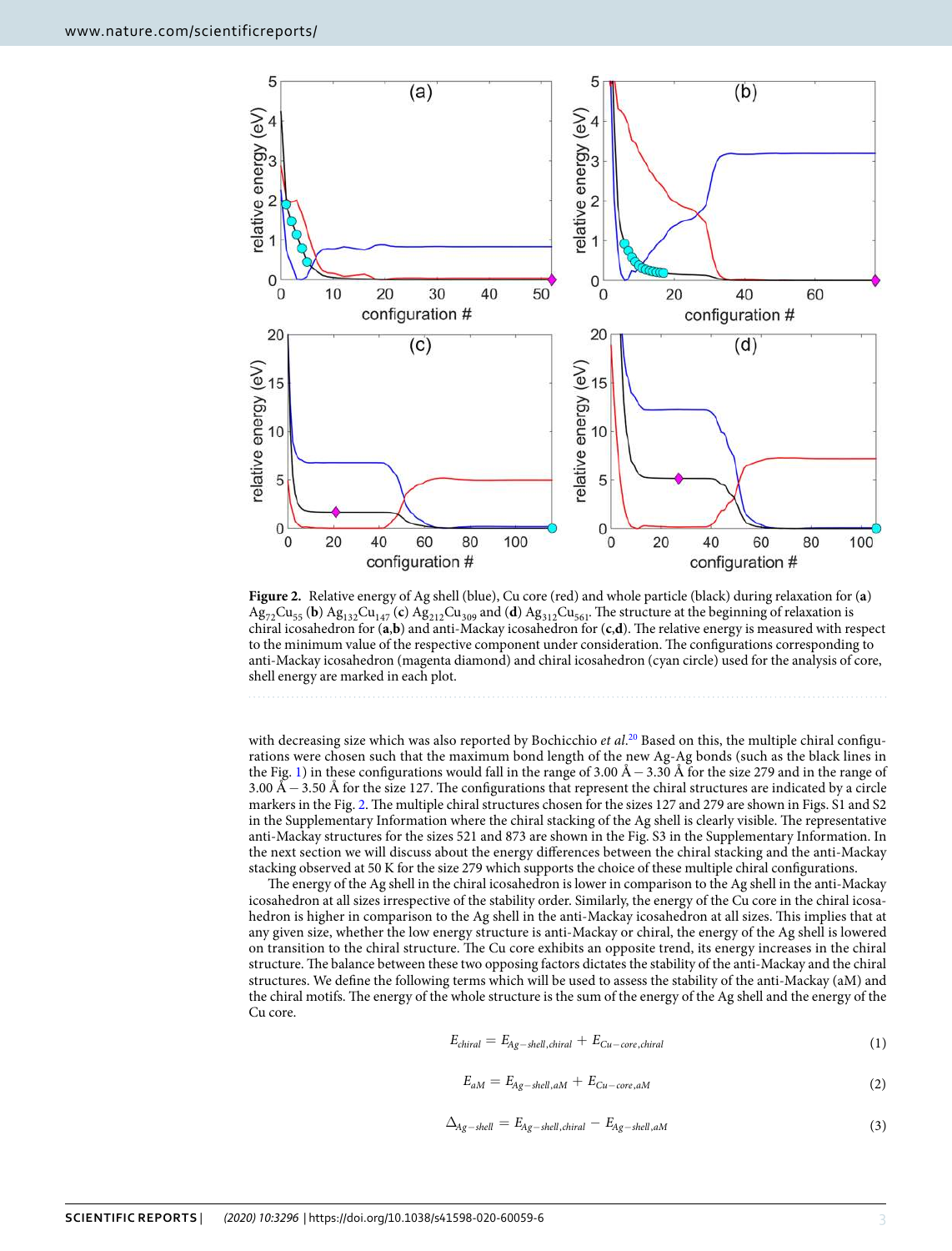

<span id="page-3-0"></span>**Figure 3.** Plot of  $\Delta$  parameters as a function of size.  $\Delta_{Ag-shell}$ ,  $\Delta_{Cu-core}$ , and  $\Delta_{total}$  are indicated by diamond, triangle and circle markers respectively. The ∆ parameters at sizes 127 and 279 are shown for the same multiple chiral structures as indicated in the Fig. [2](#page-2-0). The color coding indicates the maximum bond length of the new Ag-Ag bonds in the chiral structure at each data point. There is an additional data point marked in magenta color which corresponds to the mean energy differences in the shell (diamond marker), the core (triangle marker), and the total structure (circle marker) observed in the chiral stacking with respect to the anti-Mackay stacking at 50 K.

$$
\Delta_{Cu-core} = E_{Cu-core,chiral} - E_{Cu-core, aM}
$$
\n(4)

$$
\Delta_{total} = E_{chiral} - E_{aM} = \Delta_{Ag-shell} + \Delta_{Cu-core}
$$
\n(5)

The ∆ parameters in the above equations measure the energy of a component (core, shell) or the whole structure (total) in the chiral icosahedron with respect to the anti-Mackay icosahedron.  $\Delta_{total}$  is the relative energy of the chiral icosahedron with respect to the anti-Mackay icosahedron. If  $\Delta_{total}>0$ , then the anti-Mackay icosahedron is stable and when  $\Delta_{total}<0,$  the chiral icosahedron is stable. The  $\Delta$  parameters are plotted as a function of the nanoalloy size in the Fig. [3.](#page-3-0) For the sizes 127, 279 the multiple data points correspond to the multiple chiral structures indicated in the Fig. [2.](#page-2-0) It is clear that the Ag shell energy is lower in the chiral stacking compared to the anti-Mackay stacking while the Cu core has higher energy in the chiral stacking. This shows that the core and the shell prefer different stacking and the balance between these two opposing preferences explains the stability of a particular stacking at each size. For the sizes 127 and 279, the decrease in the energy of the Ag shell is smaller than the increase in the energy of the Cu core. As a result,  $\Delta_{total}$  is positive and the anti-Mackay stacking is energetically favourable for the whole structure at these sizes. In contrast, for the sizes 521 and 873, the decrease in the energy of the Ag shell is larger than the increase in the energy of the Cu core resulting in negative  $\Delta_{total}$ . Hence, the chiral stacking is energetically favourable at the sizes 521 and 873.

**Thermally induced transition to chiral stacking.** In this section, we will look at the effect of temperature on the anti-Mackay stacking. The structural changes of 279-atom nanoalloy in the temperature range 20 K − 90 K is shown in the Fig. [4](#page-4-0). At any given temperature, the image in the Fig. [4](#page-4-0) shows the projection along a 5-fold axis. This image is generated by plotting all the positions visited by an atom every 2.5 ps while the temperature is held constant for 2.5 ns. The positions of the Ag (Cu) atoms are colored in blue (red). For reference, the ideal anti-Mackay and the chiral structures have also been included in the figure. At the size of 279, the anti-Mackay icosahedron is energetically favourable and this structure is maintained at 20 K and 40 K. At 70 K and above, the nanoalloy adopts the chiral icosahedron structure. This indicates that there has been a transition to the chiral stacking from the anti-Mackay stacking upon heating. At the transition temperature  $(\sim 50 \text{ K})$ , all the three structures (anti-Mackay icosahedron, chiral icosahedron with either clockwise or anti-clockwise rotation of the {111}-like planes) co-exist. At 60 K, the anti-Mackay icosahedron is no longer observed, but, the chiral icosahedron with both the clockwise and the anti-clockwise rotations are observed.

The time evolution of the structural changes can be studied by observing the variation in the energy (relative to the mean) for the Ag shell, the Cu core and the whole structure as a function of time. Such a plot is shown in the Fig. [5](#page-4-1) for the nanoalloy  $Ag_{132}Cu_{147}$  at 50 K where the structures with both the chiral stacking and the anti-Mackay stacking co-exist. The regions where the Ag shell (Cu core) energy is lower (higher) correspond to the chiral structure. It is relatively easier to identify the structural transitions based on the energies of the core and the shell compared to the total energy. The nanoalloy transitions between the chiral and the anti-Mackay stacking which are marked as 'c' and 'aM' respectively in the Fig. [5.](#page-4-1) Snapshots of the the anti-Mackay stacking and the chiral stacking observed during the heating are also shown in the Fig. [5](#page-4-1). The chiral stacking can have either clockwise or anti-clockwise rotation of the {111}-like planes. The chiral structure is still higher in energy compared to the anti-Mackay icosahedron. The mean energy difference between the chiral stacking and the anti-Mackay stacking is ~0.12 eV. This was calculated by considering the regions marked '1', '2' in the Fig. [5](#page-4-1) to represent the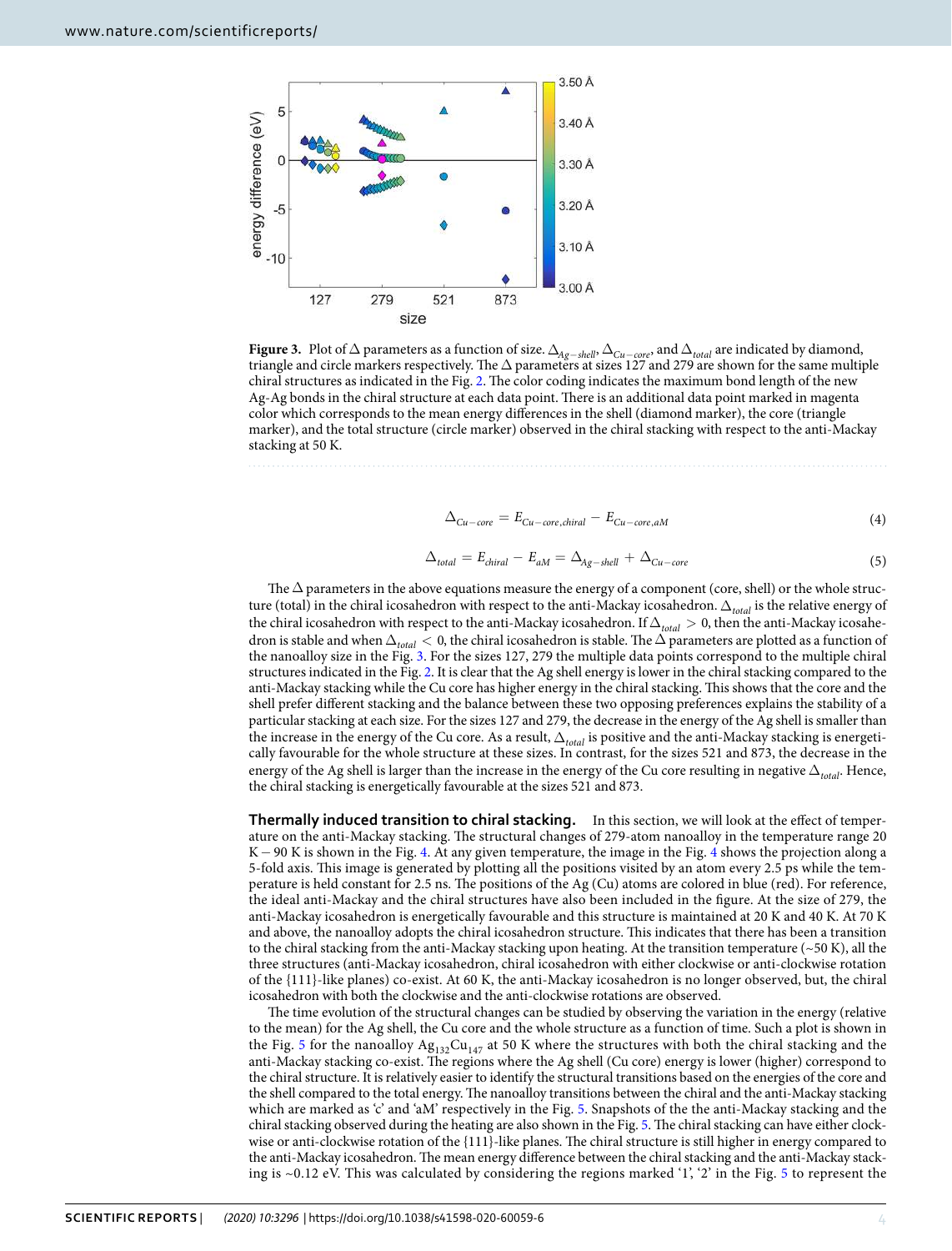

<span id="page-4-0"></span>Figure 4. Structure of Ag<sub>132</sub>Cu<sub>147</sub> as a function of temperature (Ag in blue, Cu in red). The images labelled anti Mackay, chiral are for the perfect anti-Mackay, chiral icosahedron. Chiral stacking begins to appear at 50 K.



<span id="page-4-1"></span>**Figure 5.** Plot of potential energy (PE) of Ag shell (blue), Cu core (red) and whole structure (black) during heating of Ag<sub>132</sub>Cu<sub>147</sub> at 50 K for 2500 ps. The energy is measured relative to mean of the respective component. The solid lines indicate the energy values after smoothing of the actual energy data (dotted lines). Anti-Mackay, chiral icosahedron structures are indicated by aM, c respectively. Also included in this figure are the structures of the nanoalloy with anti-Mackay (aM) stacking and the chiral (**c**) stacking observed during the heating. The chiral stacking can have either clockwise or anti-clockwise rotation of the {111}-like planes.

anti-Mackay stacking and the regions marked '3', '4' to represent the chiral stacking. The ∆ parameters corre-sponding to this are also plotted in magenta color in the Fig. [3.](#page-3-0) Referring to the Fig. [3](#page-3-0), the  $\triangle$  parameters calculated using the multiple representative chiral configurations are close to the ∆ parameters calculated at 50 K based on the heating simulations. This shows that, although the chiral configurations are unstable under local relaxation, the chosen multiple chiral configurations provide reasonable representative chiral configurations for comparing the core and the shell energies in the chiral and the anti-Mackay stacking.

Temperature dependent transition to the chiral stacking occurs at the sizes of 267 and 127 as well. The size 267 refers to the nanoalloy  $Ag_{120}Cu_{147}$  which has a complete Ag shell with 12 missing vertices. To study the effect of temperature on the chiral stacking, we look at the shell and the core energies as a function of temperature. This is shown for the sizes 127, 267, 279 in the top row of the Fig. [6.](#page-5-0) By considering the shell and the core energies the temperature dependent transition can be clearly identified at the sizes 279 and 267 but not at the size 127. It was observed that there is a slight compression of the Cu core along with the Ag shell expansion on transition to the chiral stacking which was also reported in an earlier work.<sup>[21](#page-10-11)</sup> Hence, we use the change in the average bond length of the Ag-Ag bonds of the shell and the Cu-Cu bonds of the core as the quantitative parameters to study the temperature dependent transition to the chiral stacking. These are shown in the middle row of the Fig. [6](#page-5-0) for the sizes 127, 267, and 279. The cutoff distance used for identifying the Ag-Ag (the Cu-Cu) bonds is 3.5 Å (3.0 Å). These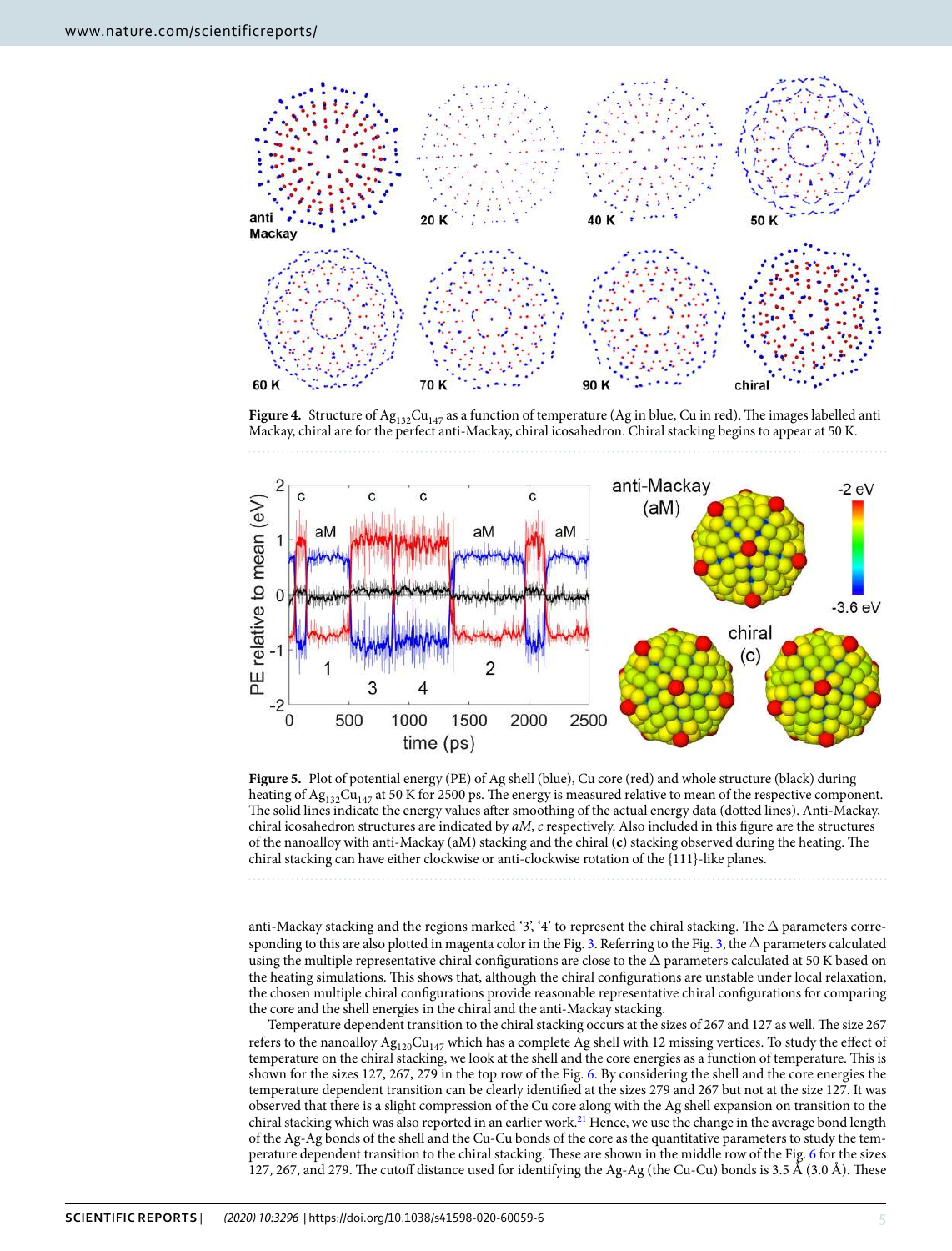

<span id="page-5-0"></span>**Figure 6.** Top row: energy (measured relative to the minimum value) of Ag shell (blue), Cu core (red) and whole structure (black) as function of temperature. middle row: average bond length (relative to the minimum value) of Ag-Ag bonds on shell (blue) and Cu-Cu bonds (red) as a function of temperature. bottom row: rate of change of average bond length plots shown in the middle row. The rate of change of average bond length for 127 (solid line) is based on polynomial fit of the relative bond length.

cutoffs were chosen to include the new Ag-Ag bonds on the surface in the chiral stacking. At the onset of the transition to the chiral stacking, the average Ag-Ag bond length of the Ag shell increases along with a decrease in the average Cu-Cu bond length of the Cu core. Unlike the energy of the Ag shell for the size 127, there is a noticeable change of slope in the average Ag-Ag bond length. The rate of change of the bond length (defined as the change in the average bond length per temperature interval) is shown in the bottom row of the Fig. [6](#page-5-0) for the sizes 127, 267 and 279. The rate of change of the average bond length for the size 127 is calculated from a polynomial fit of the relative bond length. During the transition, the rate of change of the average bond length increases for the Ag-Ag bonds on the shell and decreases (slightly in comparison to the Ag-Ag bonds) for the Cu-Cu bonds in the core. The range of the temperature over which the transition to the chiral stacking occurs increases as the size of the nanoalloy decreases from 279 to 127. The range of temperature over which the transition occurs for 267, 279 is approximately 100 K - 200 K, 40 K - 60 K respectively.

At the size of 127, the transition occurs over a much wider temperature range compared to the sizes 267, 279. This is evident from the broad peak in the rate of change of the Ag-Ag bond length accompanied by a slight decrease in the rate of change of the Cu-Cu bond length. In the structures with the chiral stacking at the sizes 267, 279, all the {111}-like planes show a concerted rotation. In contrast to this, only few {111}-like planes in the chiral structures at the size 127 exhibit concerted rotation. This can be better understood by observing the structures at different temperatures (similar to 279-atom nanoalloy in Fig. [4](#page-4-0)). The structures are shown in the temperature range 100 K - 500 K in the Fig. [7](#page-6-0). Also included in the figure are the ideal structures corresponding to the anti-Mackay, the chiral icosahedron and a combined structure (where the atomic positions correspond to the anti-Mackay, the clockwise and the anti-clockwise chiral stacking) for reference. The structures at 100 K, 200 K closely resemble the anti-Mackay stacking. At higher temperatures, a clear chiral stacking cannot be observed. For the size 279, at the temperatures where both the chiral stacking and the anti-Mackay stacking are observed, at any given instant of time, we observe either completely the chiral stacking or the anti-Mackay stacking. In contrast,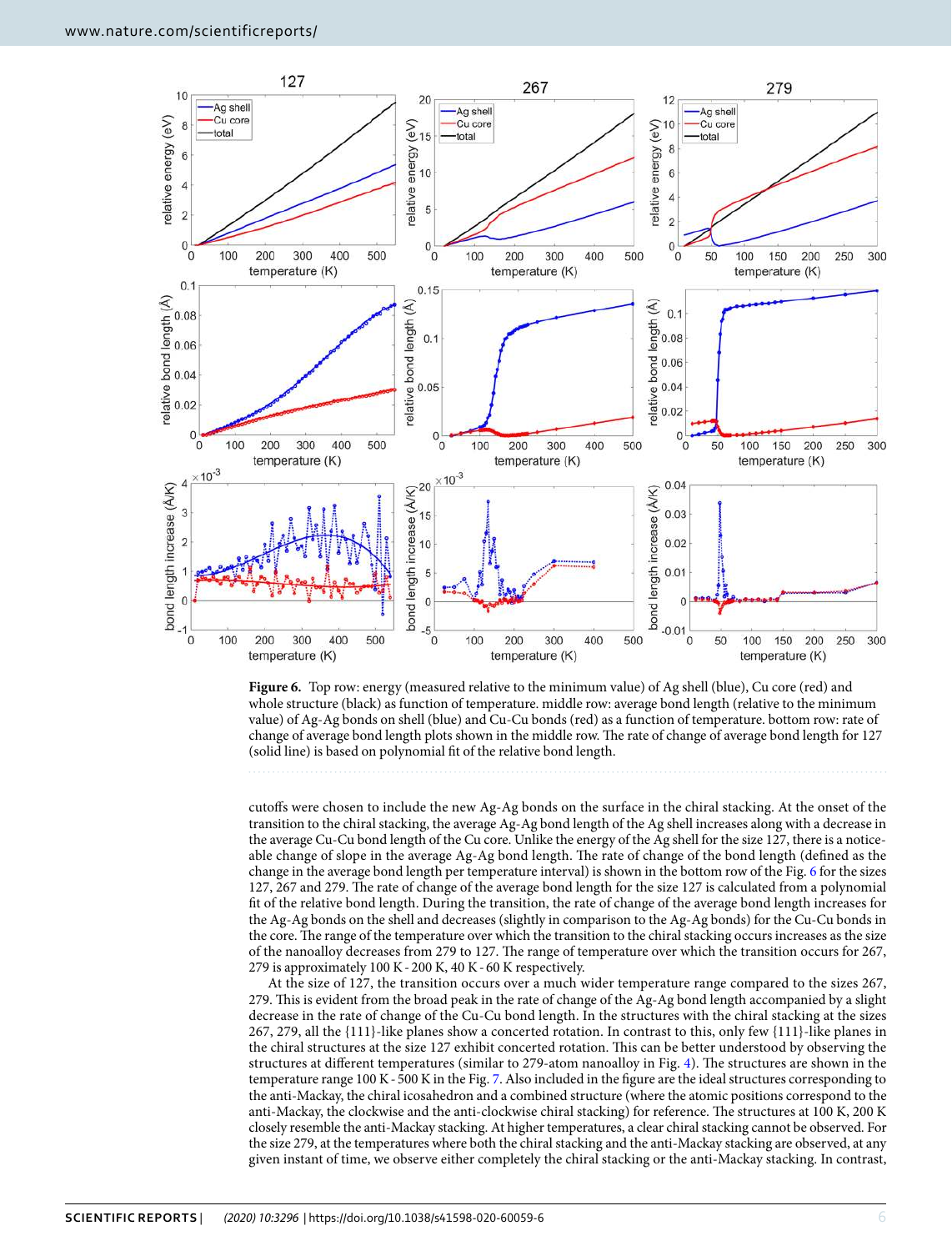

<span id="page-6-0"></span>**Figure 7.** Structure of Ag<sub>72</sub>Cu<sub>55</sub> as a function of temperature (Ag in blue, Cu in red). The images labelled anti Mackay, chiral, combined are for the perfect anti-Mackay, chiral icosahedron and a structure with atomic positions corresponding to anti-Mackay, clockwise and anti-clockwise chiral stacking. bottom row: the three different types of stacking that a {111}-like plane can adopt (atoms belonging to the {111}-like plane coloured in yellow-green).

for the size 127, complete chiral stacking is not observed. The chiral stacking almost always occurs only partially i.e. both the chiral stacking and the anti-Mackay stacking are observed in the same configuration (see Fig. S4 in the Supplementary Information for an example). However, complete anti-Mackay stacking can be observed. As a result when we look at the cumulative structure over a time interval at a specific temperature (such as the images in the Fig. [7](#page-6-0)), it resembles the combined structure shown in the Fig. [7](#page-6-0). The structures at 300 K, 400 K and 500 K clearly resemble the combined structure. The extent of chiral stacking increases from 300 K to 500 K which can also be observed from the increase in the average Ag-Ag bond length with increasing temperature in the Fig. [6](#page-5-0) for the size 127. The {111}-like planes can adopt three possible stacking configurations: anti-Mackay, clockwise or anti-clockwise chiral stacking (bottom row of Fig. [7\)](#page-6-0).

**Anti-Mackay, chiral stacking in nanoalloys with incomplete shells.** Till now, the structures with complete shells and 12 missing vertices in the case of  $Ag_{120}Cu_{147}$  have been considered. We now look at the structures with incomplete shells. Nanoalloys having a Cu core with 147 atoms are designated as  $Ag_xCu_{147}$  (x is the number of Ag atoms in the shell). The shell is complete when x is 132 or 120 (with 12 missing vertices). The average Ag-Ag bond length of the shell is shown as a function of temperature for varying number of Ag atoms in the shell in the Fig. [8a](#page-7-0) with  $x$  in the range 48 - 132. These structures were constructed based on the optimal structures identified in the work by Bochicchio et al.<sup>[21](#page-10-11)</sup> and are shown in the Fig. S5 in the Supplementary Information. The transition temperature and the range of the temperature over which the transition occurs both increase with decreasing number of Ag atoms in the shell. However, there are three distinct regions based on the number of Ag atoms in the shell  $(x): x = 132; x = 120, 112;$  and  $x = 94, 72, 54, 48$ . In these regions, the transition occurs in the range 40 K - 60 K, 100 K - 200 K, 200 K - 450 K. This shows that, for a fixed size of the core, the tendency for chiral stacking is stronger for complete shells compared to incomplete shells.

This can be understood by considering  $Ag_{200}Cu_{309}$ ,  $Ag_{300}Cu_{561}$  nanoalloys (with 12 missing vertices) and progressively removing the {111}-like planes (one-by-one) from the complete shell. For  $Ag_{200}Cu_{309}$ , up to nine  ${111}$ -like planes were removed. In case of Ag<sub>300</sub>Cu<sub>561</sub>, up to twelve  ${111}$ -like planes were removed. Removing an additional {111}-like plane renders the chiral structure unstable under local relaxation. The structures constructed in this manner do not necessarily represent the global minimum. Since the motivation is to understand the preference for chiral stacking with varying number of Ag atoms in an incomplete shell, the structures constructed in this manner would be sufficient. The plot of  $\Delta$  parameters for these structures is shown in the Fig. [8b.](#page-7-0) As the number of Ag atoms in the shell decreases, the ∆ values for the Ag shell and the Cu core approach zero. But the energy of the Ag shell (the Cu core) in the chiral stacking remains lower (higher) in comparison to the anti-Mackay stacking. This indicates that the differences in the core and the shell energies between the anti-Mackay and the chiral stacking are lowered as the shell becomes progressively incomplete with lesser number of Ag atoms in the shell. As a result, there is a transition to anti-Mackay stacking when 6 (11) {111}-like planes are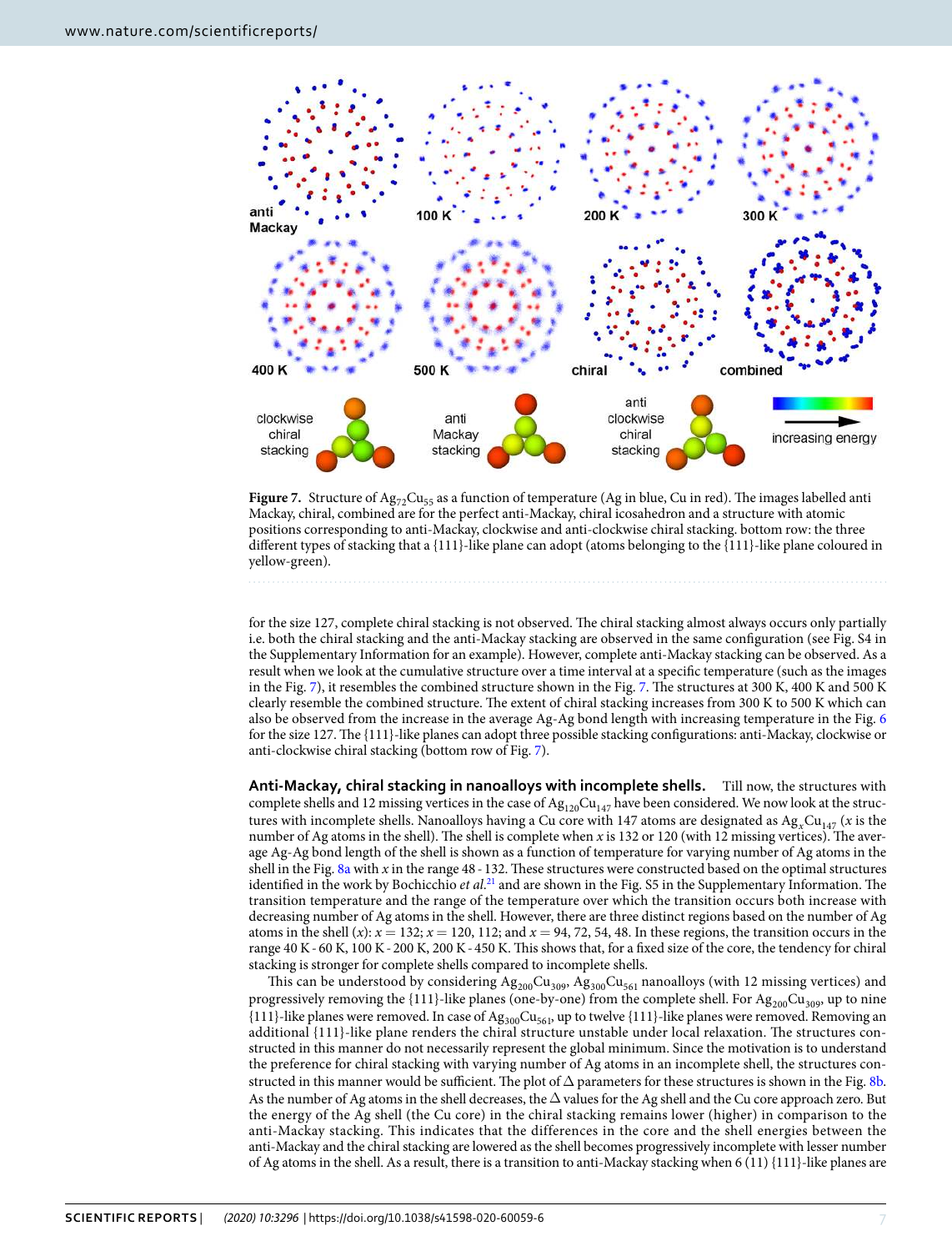

<span id="page-7-0"></span>**Figure 8.** (**a**) Average bond length (relative to the minimum value) of Ag-Ag bonds on shell as a function of temperature in Ag<sub>x</sub>Cu<sub>147</sub> with varying number of Ag atoms (x in the range 48 - 132).  $x = 132$  represents the perfect Ag<sub>132</sub>Cu<sub>147</sub> with complete shell. (**b**) Plot of  $\Delta$  parameters with progressive removal of {111}-like planes on the surface from structure with 12 missing vertices (indicated by magenta arrow). The perfect structures with complete shells are indicated by green arrows for Ag<sub>212</sub>Cu<sub>309</sub>, Ag<sub>312</sub>Cu<sub>561</sub>. (**c**) average bond length (relative to the minimum value) of Ag-Ag bonds on shell as a function of temperature in Ag<sub>x</sub>Cu<sub>309</sub> with varying number of Ag atoms  $(x \in \{140\})$ .

removed from  $Ag_{200}Cu_{309} (Ag_{300}Cu_{561})$ . This is consistent with the results reported by Bochicchio *et al.*<sup>[21](#page-10-11)</sup> where the global minimum for 84 Ag atoms on 309-atom Cu core had anti-Mackay stacking.

Thermally induced transition is also observed for the structures with 309-atom, 561-atom Cu cores where the incomplete Ag shells prefer anti-Mackay stacking. The Ag shells on a 309-atom Cu core prefer anti-Mackay stacking when at least 6 {111}-like planes are removed from the complete shell  ${\rm Ag}_{200}{\rm Cu}_{309}$  nanoalloy ( $\Delta_{total}$  becomes positive, see Fig. the [8b](#page-7-0)). The average Ag-Ag bond length of the shell of Ag<sub>x</sub>Cu<sub>309</sub> is shown as a function of temperature in the Fig. [8c](#page-7-0). The values of x considered are 50, 80, 100, 120, 140 which correspond to 15, 12, 10, 8, 6 {111}-like planes removed. The transition to the chiral stacking occurs in a relatively narrow range for incomplete shells with 140, 120, 100 Ag atoms. When the number of Ag atoms in the incomplete shell decreases to 80 or 50, the transition to chiral stacking occurs over a broader range of temperature. The sharp increase in Ag-Ag bond length at around 430 K when there are 50 Ag atoms on the shell indicates the rearrangement of the shell with a mix of Mackay stacking (fcc-like stacking), anti-Mackay stacking and chiral stacking. The above analysis results in two main observations. (i) The differences in the core and the shell energies across the anti-Mackay and the chiral stacking reduce as the Ag shell becomes progressively incomplete with lesser number of atoms. This results in a transition to the anti-Mackay stacking below a certain number of Ag atoms in the shell. (ii) Upon heating, the shells in these structures adopt chiral stacking.

## **Discussion**

Our analysis shows that the interplay between the core and the shell dictates the size dependent stability of the anti-Mackay and the chiral stacking in AgCu nanoalloys. We look at this closely by separating the Cu core into further components. The inner region of the Cu core excluding the subsurface Cu layer can be treated as one component. The subsurface Cu layer can be further divided into three components: faces of the {111}-like planes, the edges and the vertices. The contribution of these distinct components to the ∆ parameter of the Cu core is shown in the Fig. [9](#page-8-0). We can readily see that the Cu atoms present in the edges of the subsurface layer result in a relatively higher amount of energy increase on transition to the chiral stacking compared to the other components. With increase in the size, the relative contribution of the edges decreases and those of the inner region and the faces increases. Vertices show an opposite behaviour, in that, their energy decreases on transition to the chiral stacking.

Although most of the energy increase in the core on transition to the chiral stacking is due to the subsurface Cu atoms on the edge, the other components (inner region, faces and vertices) also contribute significantly to the overall increase in the core energy. Moving onto the Ag atoms in the shell, except at the size 127, all Ag atoms in the shell show a decrease in energy on transition to the chiral stacking (see Fig. S6 in the Supplementary Information). Consider the size 873, three atoms at the center of the {111}-like planes do not form any new Ag-Ag bonds and they are slightly displaced from the ideal hcp-like stacking positions. However, their energy also decreases on transition to the chiral stacking (see Fig. S7 in the Supplementary Information). This shows that there could be additional factor which plays a role in stability of anti-Mackay, chiral stacking along with the simple bond counting argument<sup>[20](#page-10-12)</sup> which proposed that the chiral stacking becomes stable as the energy gain due to the formation of new Ag-Ag bonds overcompensates the displacement of the Ag atoms from the ideal hcp-like positions. However, referring to the Fig. [3,](#page-3-0) if we consider only the shell energy, it would appear that the chiral stacking should prevail at all the sizes and not only at the sizes of 521 and 873. But when both the core and the shell energies are considered together, we can see that balance of these two opposing factors results in the chiral stacking being lower in energy at the sizes 521, 873 and the anti-Mackay stacking being lower in energy at the sizes 127, 279.

Consider the Ag-Cu bonds in the anti-Mackay and the chiral stacking at the size 521 shown in Fig. [10](#page-8-1) viewed in the direction of a 2-fold axis. Only two {111}-like planes are shown on the surface and subsurface layers. On transition to the chiral stacking, new Ag-Ag bonds are formed between the atoms B,D and the atoms C,E. As a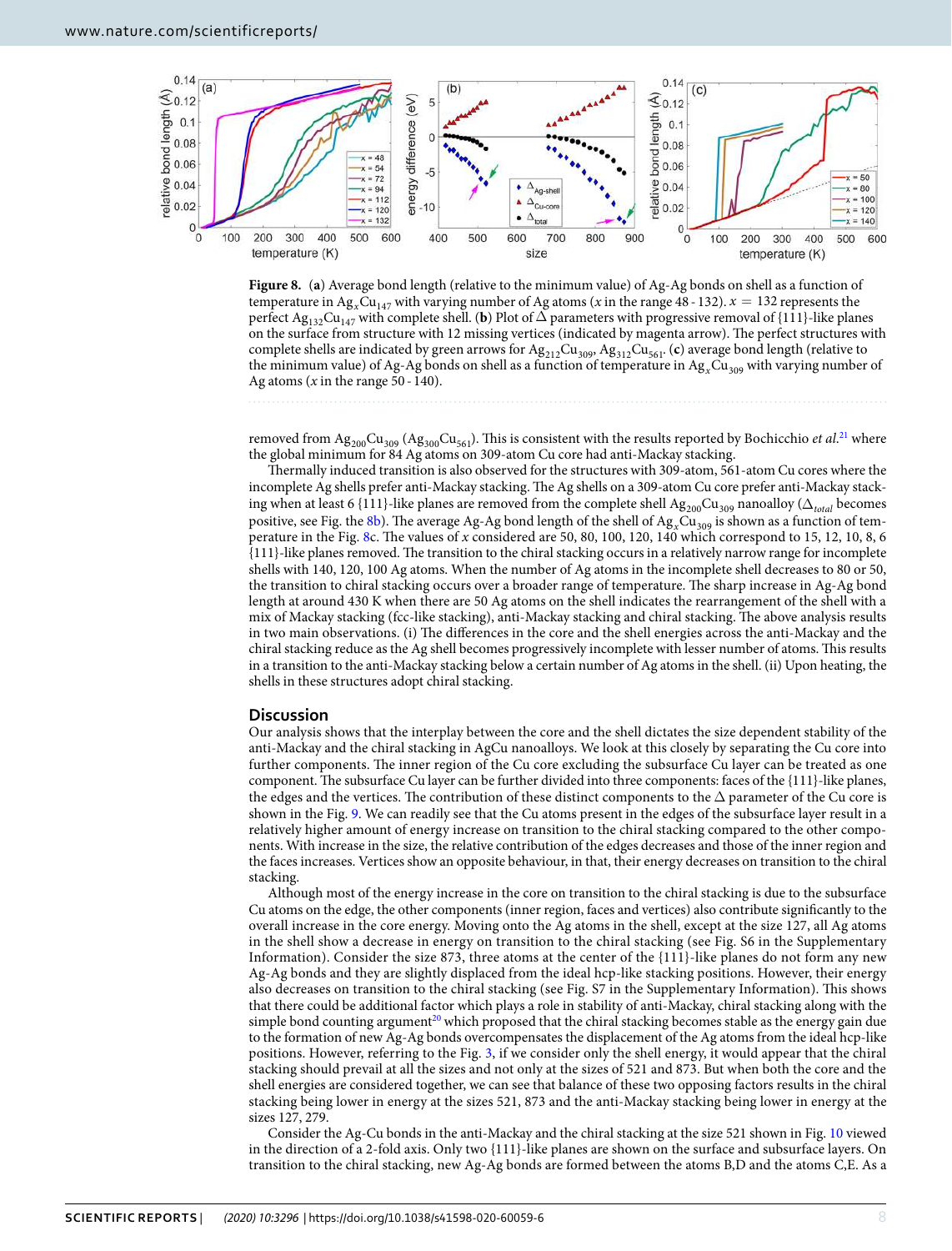

<span id="page-8-0"></span>**Figure 9.** Contribution of various components to  $\Delta_{Cu-core}$ . The core is separated into inner region where the Cu atoms have only Cu atoms as the first nearest neighbors (labelled as inner), faces of {111}-like planes in the subsurface Cu layer (labelled as *face*), edges in the subsurface Cu layer (labelled as *edge*), and vertices in the subsurface Cu layer (labelled as vert).



<span id="page-8-1"></span>

result, in the direction which is roughly parallel to BD and CE, the Ag-Cu bonds (DG, GB and EH, HC) become smaller (see the values of the bond lengths listed in the Fig. [10\)](#page-8-1). Concurrently, in the perpendicular direction, the Ag-Cu bonds (AG, GE and BH, HF) become larger. As a consequence, some of the Ag-Cu bonds become stretched and some become smaller on transition to the chiral stacking. At the same time, even without considering the new Ag-Ag bonds on the surface, the other Ag-Ag bonds become slightly stretched. Also, the Cu-Cu bonds are slightly compressed. Given the bond length changes of the Ag-Cu, the Ag-Ag, and the Cu-Cu bonds, it would be interesting to see the implication of this (if any) in terms of the differences between the electron densities in the anti-Mackay stacking and the chiral stacking which can be calculated using first principles methods such as density functional theory (DFT).

The thermally induced transition to the chiral stacking that we have reported here does not account for the quantum effects as we use a classical atom-atom potential. Panizon et al.<sup>[30](#page-10-20)</sup> compared the quantum expression and the classical approximation for the vibrational part of the partition function for studying the solid-solid transitions in Pd-Pt nanoalloys. They showed that the transition temperatures do not change significantly when quantum effects are considered. Hence, we believe that, although our temperature dependent transition to the chiral stacking is based on classical atom-atom potential, they would remain qualitatively similar when the quantum affects are considered. Panizon et al.<sup>[30](#page-10-20)</sup> also showed that the structures belonging to the same family have different vibrational entropy due to the low frequency modes which involve shearing between the atoms on the surface. The anti-Mackay stacking and the chiral stacking differ only in the surface arrangement. This suggests that the thermal stability of the chiral stacking could be due to the higher vibration entropy of the chiral stacking due to the low frequency modes. This requires further investigation. As the total energy difference between the anti-Mackay stacking and the chiral stacking ( $\Delta_{total}$ ) increases with decrease in the size of the nanoalloy, the effect of temperature "weakens" with regards to the concerted rotation. At the size of 127, there is no concerted rotation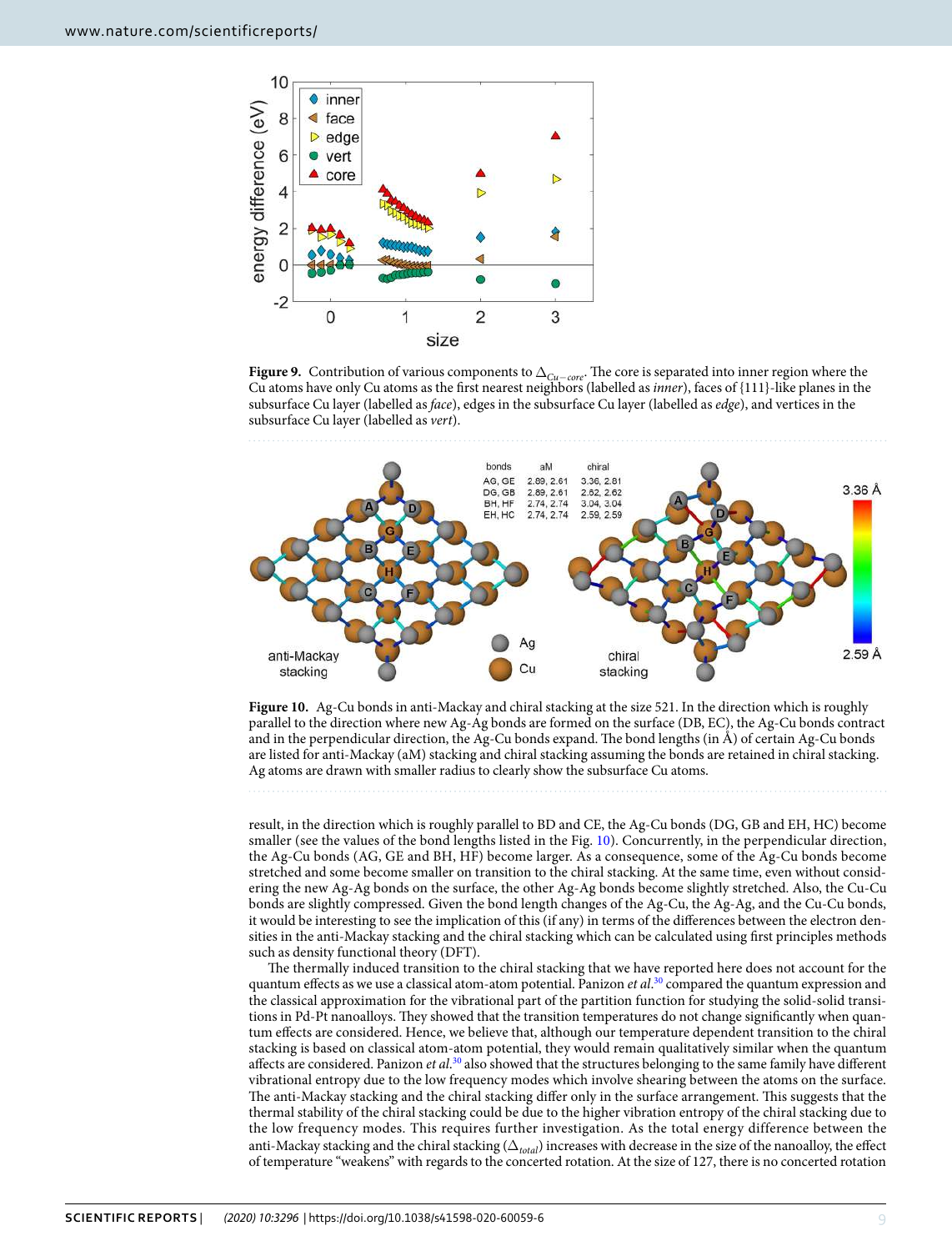of all the {111}-like planes, instead only few of them adopt chiral stacking at any given instant of time. As a result, on heating, the structure has combined features of both anti-Mackay stacking and chiral stacking as shown in the Fig. S4 in the Supplementary Information.

Bimetallic nanoalloys are synthesized either in gas phase or in solution<sup>[1](#page-9-0)[,2](#page-9-4),[31](#page-10-21)</sup>. However, these methods may not result in equilibrium structures due to the non-equilibrium processes and the kinetics of the synthesis procedure[8](#page-10-1)[,32](#page-10-22). One possible method through which we may verify the results of the current work experimentally is to coat the AgCu nanoalloys of desired size with silica in a colloidal solution as is done for monometallic particles[33,](#page-10-23)[34](#page-10-24). Silica shell acts like an inert barrier that ensures that the size of nanoalloy is maintained. The core-shell structures may then be subjected to in situ heating in a transmission electron microscope (TEM) to form structures close to equilibrium. This allows us to verify the size-dependent chiral stacking and thermally induced transition to chiral stacking. The current work was focused on AgCu nanoalloys. The chiral stacking was predicted for AgCo, AgNi and AuNi nanoalloys as well. Given that these systems share common features with AgCu alloys, it would be interesting to see if the core-shell interplay is qualitatively similar or different in these systems compared to AgCu.

# **Conclusions**

In summary, our results show that the interplay between the Ag shell and the Cu core of AgCu nanoalloys dictates the size-dependent stability of chiral stacking. The Ag shell (Cu core) has lower (higher) energy in the chiral stacking compared to the anti-Mackay stacking at all sizes considered in the current work. However, if we consider the shell energy alone, it can be inferred that the chiral stacking is energetically favourable at all the sizes. The Ag shell and the Cu core have opposing preferences. Hence, the energy of Ag shell alone is not sufficient to explain the stability of the chiral stacking. The balance between the core and the shell energies results in anti-Mackay Ag shells for Ag<sub>72</sub>Cu<sub>55</sub>, Ag<sub>132</sub>Cu<sub>147</sub> nanoalloys and chiral Ag shells for Ag<sub>212</sub>Cu<sub>309</sub>, Ag<sub>312</sub>Cu<sub>561</sub> nanoalloys. At the sizes of 127 and 279 where the anti-Mackay stacking is energetically favourable, heating induces a transition to the chiral stacking. The transition to the chiral stacking at the size of 279 occurs at around 50 K and hence at room temperature the structure will have chiral stacking. At the size 127, there is a relatively weaker tendency to adopt chiral stacking. In this case, the {111}-like planes switch between the anti-Mackay and the chiral stacking continuously. Same observations were made with regards to the incomplete shells i.e. the core-shell energetics can explain the stability of the anti-Mackay or the chiral stacking. The thermally induced transition to the chiral stacking was also observed for incomplete shells. The transition to the chiral stacking is associated with bond length changes. The Ag-Ag bonds on the surface expand along with slight compression of the Cu-Cu bonds. In the case of the Ag-Cu bonds, some of them expand and some of them contract.

#### **Methods**

We used an embedded atom method  $(EAM)^{18}$  $(EAM)^{18}$  $(EAM)^{18}$  potential developed by Williams *et al.*<sup>[27](#page-10-17)</sup> to model the interaction between Ag-Ag, Cu-Cu and Ag-Cu atoms. The EAM potential used in the current work correctly predicts the Ag shell stacking for the AgCu nanoalloys as reported by Bochicchio *et al*.<sup>[20](#page-10-12)</sup> Also, using this EAM potential we reproduced the surface reconstructions in the truncated octahedra and the decahedra in accordance with the results of Panizon et al.<sup>[23](#page-10-14)</sup>. Some of the reconstructed structures are shown in the Fig. S8 and the energy difference between the reconstructed and the unreconstructed structures are reported in the Table S1 in the Supplementary Information. This potential was also used to study the energetics of the formation of the AgCu core-shell nanoal-loys previously<sup>[35](#page-10-25)</sup>. All the simulations were carried out using LAMMPS<sup>[28](#page-10-18)</sup> package. We give a brief description of the simulation methods here. The relaxation process used to obtain the results in the Fig. [2](#page-2-0) is MD at 0 K using conjugate-gradient energy minimization. The initial structure for the relaxation process at the sizes 127, 279 is a chiral icosahedron and the initial structure at the sizes 521, 873 is an anti-Mackay icosahedron. The initial chiral structures used for relaxation at the sizes 127, 279 were constructed by rotating the {111}-like planes in anti-Mackay stacking by 19.5 $\degree^{20,36}$  $\degree^{20,36}$  $\degree^{20,36}$  $\degree^{20,36}$  $\degree^{20,36}$ . The heating simulations were carried out in an NVT ensemble with a time step of 5 fs. Close to the temperature where the transition to the chiral stacking occurs, the temperature was incremented in steps of 2 K, 5 K for the sizes 279, 267 respectively. For all other sizes, a uniform temperature increment of 10 K was used. At any given temperature, the system is equilibrated for 500 ps. Then it is held at that temperature for 2500 ps and configurations were collected every 2.5 ps. The potential energy data in the Fig. [5](#page-4-1) was treated to smooth the data using a 7-point moving average method. For calculating the average bond length a cutoff of 3.50 Å was used for the Ag-Ag bonds and a cutoff of 3.00 Å was used for the Cu-Cu bonds. At any given temperature, the average Ag-Ag, Cu-Cu bond length was calculated using 1000 configurations which were collected every 2.5 ps.

Received: 13 October 2019; Accepted: 3 February 2020; Published online: 24 February 2020

#### **References**

- <span id="page-9-0"></span> 1. Ferrando, R., Jellinek, J. & Johnston, R. L. Nanoalloys: From theory to applications of alloy clusters and nanoparticles. Chem. Rev. **108**, 846–910,<https://doi.org/10.1021/cr040090g> (2008).
- <span id="page-9-4"></span> 2. Gilroy, K. D., Ruditskiy, A., Peng, H., Qin, D. & Xia, Y. Bimetallic nanocrystals: Syntheses, properties, and applications. Chem. Rev. **116**, 10414–10472,<https://doi.org/10.1021/acs.chemrev.6b00211>(2016).
- <span id="page-9-1"></span> 3. Yan, Y. et al. Intermetallic nanocrystals: Syntheses and catalytic applications. Adv. Mater. **29**, 1605997, [https://doi.org/10.1002/](https://doi.org/10.1002/adma.201605997) [adma.201605997](https://doi.org/10.1002/adma.201605997) (2017).
- <span id="page-9-2"></span> 4. Mayoral, A., Llamosa, D. & Huttel, Y. A novel co@au structure formed in bimetallic core@shell nanoparticles. Chem. Commun. **51**, 8442–8445, <https://doi.org/10.1039/C5CC00774G>(2015).
- <span id="page-9-3"></span>5. Osowiecki, W. T. et al. Tailoring morphology of cu-ag nanocrescents and core-shell nanocrystals guided by a thermodynamic model. J. Am. Chem. Soc. **140**, 8569–8577,<https://doi.org/10.1021/jacs.8b04558> (2018).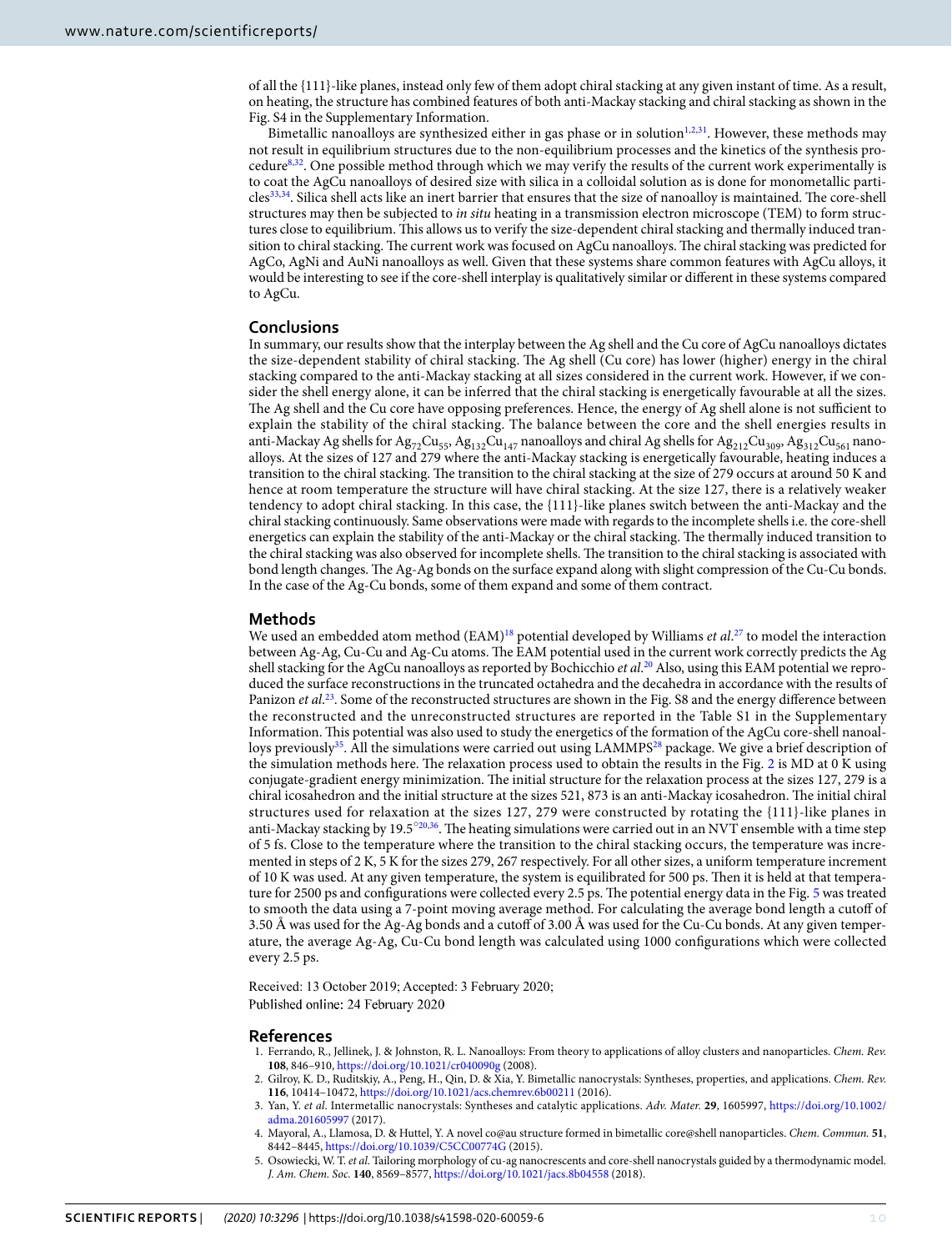- <span id="page-10-0"></span> 6. Singh, V. et al. Heterogeneous gas-phase synthesis and molecular dynamics modeling of janus and core-satellite si-ag nanoparticles. J. Phys. Chem. C **118**, 13869–13875, <https://doi.org/10.1021/jp500684y>(2014).
- 7. Langlois, C. et al. Transition from core-shell to janus chemical configuration for bimetallic nanoparticles. Nanoscale **4**, 3381, [https://](https://doi.org/10.1039/C2NR11954D) [doi.org/10.1039/C2NR11954D](https://doi.org/10.1039/C2NR11954D) (2012).
- <span id="page-10-1"></span> 8. Grammatikopoulos, P. et al. Kinetic trapping through coalescence and the formation of patterned ag-cu nanoparticles. Nanoscale **8**, 9780–9790, <https://doi.org/10.1039/C5NR08256K>(2016).
- <span id="page-10-2"></span>9. Wang, C. et al. Facet-dependent deposition of highly strained alloyed shells on intermetallic nanoparticles for enhanced electrocatalysis. Nano Lett. **17**, 5526–5532,<https://doi.org/10.1021/acs.nanolett.7b02239> (2017).
- <span id="page-10-3"></span> 10. Alloyeau, D. et al. Size and shape effects on the order-disorder phase transition in copt nanoparticles. Nat. Mater. **8**, 940–946, [https://](https://doi.org/10.1038/NMAT2574) [doi.org/10.1038/NMAT2574](https://doi.org/10.1038/NMAT2574) (2009).
- <span id="page-10-4"></span> 11. Doye, J. P. K. Network topology of a potential energy landscape: A static scale-free network. Phys. Rev. Lett. **88**, 238701, [https://doi.](https://doi.org/10.1103/PhysRevLett.88.238701) [org/10.1103/PhysRevLett.88.238701](https://doi.org/10.1103/PhysRevLett.88.238701) (2002).
- <span id="page-10-5"></span> 12. Johnston, R. L. Evolving better nanoparticles: Genetic algorithms for optimising cluster geometries. Dalton Trans. **22**, 4193–4207, <https://doi.org/10.1039/B305686D> (2003).
- <span id="page-10-6"></span>13. Ferrando, R., Fortunelli, A. & Johnston, R. L. Searching for the optimum structures of alloy nanoclusters. Phys. Chem. Chem. Phys. **10**, 640–649,<https://doi.org/10.1039/B709000E>(2008).
- <span id="page-10-7"></span>14. Gupta, R. P. Lattice relaxation at a metal surface. Phys. Rev. B **23**, 6265–6270,<https://doi.org/10.1103/PhysRevB.23.6265> (1981).
- 15. Rosato, V., Guillope, M. & Legrand, B. Thermodynamical and structural properties of f.c.c. transition metals using a simple tightbinding model. Philos. Mag. A **59**, 321–336,<https://doi.org/10.1080/01418618908205062> (1989).
- 16. Sutton, A. P. & Chen, J. Long-range finnis-sinclair potentials. Phil Mag. Lett. **61**, 139–146, [https://doi.](https://doi.org/10.1080/09500839008206493)  $\overline{\text{ore}}/10.1080/09500839008206493(1990).$
- <span id="page-10-8"></span>17. Cleri, F. & Rosato, V. Long-range finnis-sinclair potentials. Phys. Rev. B **48**, 22–33,<https://doi.org/10.1103/PhysRevB.48.22>(1993).
- <span id="page-10-9"></span> 18. Daw, M. S. & Baskes, M. I. Embedded-atom method: Derivation and application to impurities, surfaces, and other defects in metals. Phys. Rev. B **29**, 6443–6453, <https://doi.org/10.1103/PhysRevB.29.6443> (1984).
- <span id="page-10-10"></span> 19. Rossi, G., Schiappelli, G. & Ferrando, R. Formation pathways and energetic stability of icosahedral agshellcocore nanoclusters. J. Comput. Theor. Nanosci. **6**, 841–848,<https://doi.org/10.1166/jctn.2009.1116>(2009).
- <span id="page-10-12"></span> 20. Bochicchio, D. & Ferrando, R. Size-dependent transition to high-symmetry chiral structures in agcu, agco, agni, and auni nanoalloys. Nano Lett. **10**, 4211–4216,<https://doi.org/10.1021/nl102588p> (2010).
- <span id="page-10-11"></span> 21. Bochicchio, D. & Ferrando, R. Structure and thermal stability of agcu chiral nanoparticles. Eur. Phys. J. D **66**, 115, [https://doi.](https://doi.org/10.1140/epjd/e2012-30054-0) [org/10.1140/epjd/e2012-30054-0](https://doi.org/10.1140/epjd/e2012-30054-0) (2012).
- <span id="page-10-13"></span> 22. Mullins, S. M. et al. Chiral symmetry breaking yields the i-au60 perfect golden shell of singular rigidity. Nat. Commun. **9**, 3352, <https://doi.org/10.1038/s41467-018-05215-3> (2018).
- <span id="page-10-14"></span> 23. Panizon, E. & Ferrando, R. Strain-induced restructuring of the surface in core@shell nanoalloys. Nanoscale **8**, 15911–15919, [https://](https://doi.org/10.1039/C6NR03560D) [doi.org/10.1039/C6NR03560D](https://doi.org/10.1039/C6NR03560D) (2016).
- <span id="page-10-15"></span> 24. Riva, D. Chirality in metals: an asymmetrical journey among advanced functional materials. Materials Science and Technology **33**, 795–808,<https://doi.org/10.1080/02670836.2016.1198526> (2017).
- 25. Zeng, C. & Jin, R. Chiral gold nanoclusters: Atomic level origins of chirality. Chem. Asian J. **12**, 1839–1850, [https://doi.org/10.1002/](https://doi.org/10.1002/asia.201700023) [asia.201700023](https://doi.org/10.1002/asia.201700023) (2017).
- <span id="page-10-16"></span> 26. Pelayoa, J. J. et al. Chirality in bare and ligand-protected metal nanoclusters. Advances in Physics: X **3**, 1509727, [https://doi.org/10.1](https://doi.org/10.1080/23746149.2018.1509727) [080/23746149.2018.1509727](https://doi.org/10.1080/23746149.2018.1509727) (2018).
- <span id="page-10-17"></span> 27. Williams, P. L., Mishin, Y. & Hamilton, J. C. An embedded-atom potential for the cu-ag system. Model. Simul. Mater. Sci. Eng **14**, 817–833,<https://doi.org/10.1088/0965-0393/14/5/002> (2006).
- <span id="page-10-18"></span> 28. Plimpton, S. Fast parallel algorithms for short-range molecular dynamics. J. Comput. Phys. **117**, 1–19, [https://doi.org/10.1006/](https://doi.org/10.1006/jcph.1995.1039) cph.1995.1039 (1995).
- <span id="page-10-19"></span> 29. Stukowski, A. Visualization and analysis of atomistic simulation data with ovito - the open visualization tool. Modelling Simul. Mater. Sci. Eng **18**, 015012, <https://doi.org/10.1088/0965-0393/18/1/015012> (2010).
- <span id="page-10-20"></span> 30. Panizon, E. & Ferrando, R. Solid-solid transitions in pd-pt nanoalloys. Phys. Rev. B **92**, 205417, [https://doi.org/10.1103/](https://doi.org/10.1103/PhysRevB.92.205417) [PhysRevB.92.205417](https://doi.org/10.1103/PhysRevB.92.205417) (2015).
- <span id="page-10-21"></span> 31. Palmer, R. E., Cai, R. & Vernieres, J. Synthesis without solvents: The cluster (nanoparticle) beam route to catalysts and sensors. Acc. Chem. Res. **51**, 2296–2304,<https://doi.org/10.1021/acs.accounts.8b00287>(2018).
- <span id="page-10-22"></span> 32. Nelli, D. & Ferrando, R. Core-shell vs. multi-shell formation in nanoalloy evolution from disordered configurations. Nanoscale **11**, 13040,<https://doi.org/10.1039/c9nr02963j>(2019).
- <span id="page-10-23"></span>33. Raj, S., Rai, P., Majhi, S. M. & Yu, Y. Morphology controlled ag@sio2 core-shell nanoparticles by ascorbic acid reduction. J Mater Sci: Mater Electron **25**, 1156–1161,<https://doi.org/10.1007/s10854-013-1702-4> (2014).
- <span id="page-10-24"></span> 34. Asselin, J., Legros, P., Grégoire, A. & Boudreau, D. Correlating metal-enhanced fluorescence and structural properties in ag@sio2 core-shell nanoparticles. Plasmonics **11**, 1369–1376,<https://doi.org/10.1007/s11468-016-0186-5>(2016).
- <span id="page-10-25"></span> 35. Chandross, M. Energetics of the formation of cu-ag core-shell nanoparticles. Model. Simul. Mater. Sci. Eng **22**, 075012, [https://doi.](https://doi.org/10.1088/0965-0393/22/7/075012) [org/10.1088/0965-0393/22/7/075012](https://doi.org/10.1088/0965-0393/22/7/075012) (2014).
- <span id="page-10-26"></span> 36. Messer, P. W. Closed-form expressions for uniform polyhedra and their duals. Discrete Comput Geom **27**, 353–375, [https://doi.](https://doi.org/10.1007/s00454-001-0078-2) [org/10.1007/s00454-001-0078-2](https://doi.org/10.1007/s00454-001-0078-2) (2002).

# **Acknowledgements**

The authors would like to thank the P. G. Senapathy Center for Computing at the Indian Institute of Technology Madras, Chennai, India for providing the HPC cluster which was used for carrying out the simulations in the current work.

## **Author contributions**

M.S. carried out the simulations and analysed the results, M.S. and A.K.K. discussed the results and reviewed the manuscript.

# **Competing interests**

The authors declare no competing interests.

# **Additional information**

**Supplementary information** is available for this paper at<https://doi.org/10.1038/s41598-020-60059-6>.

**Correspondence** and requests for materials should be addressed to M.S. or A.K.K.

**Reprints and permissions information** is available at [www.nature.com/reprints.](http://www.nature.com/reprints)